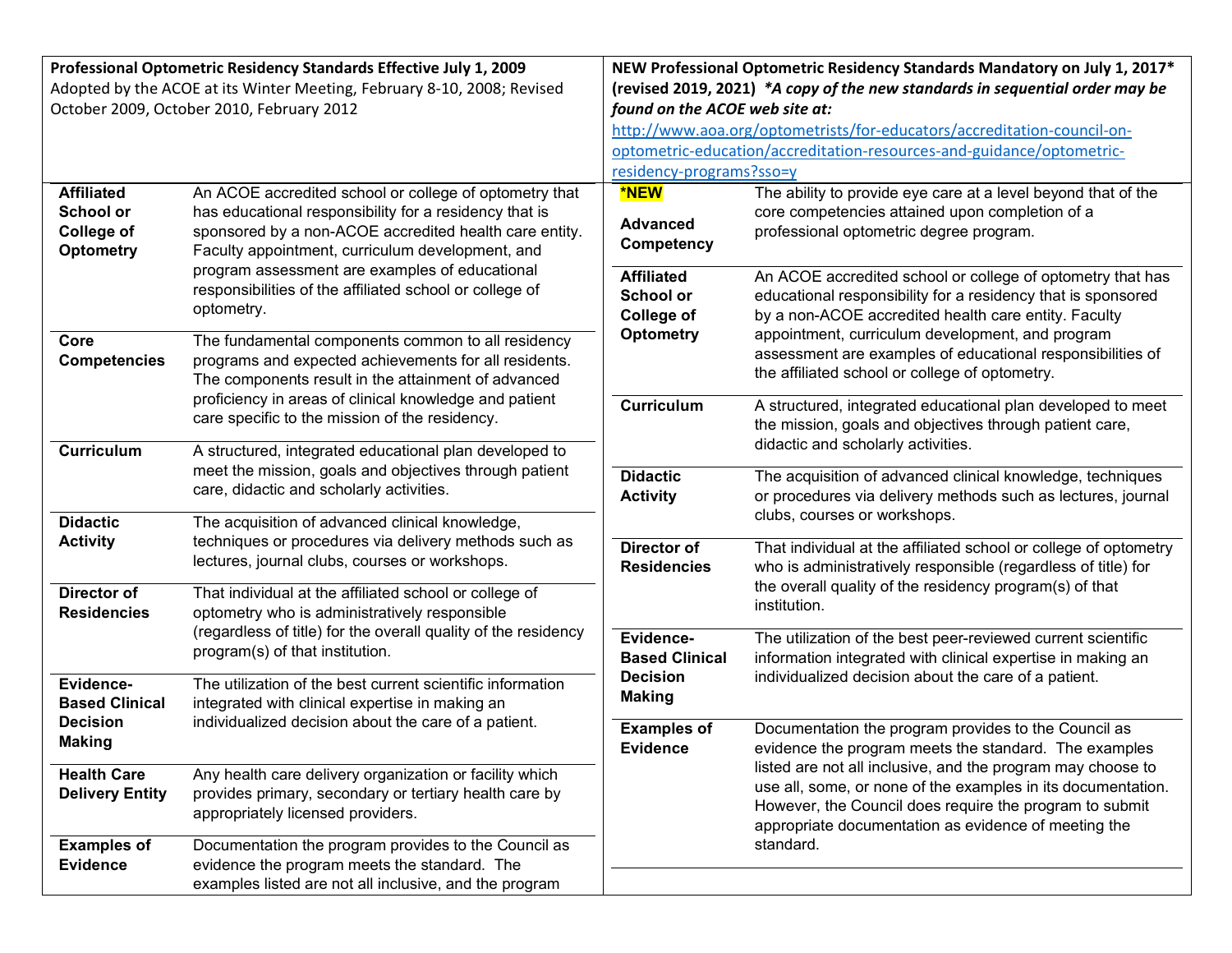|                                     | may choose to use all, some, or none of the examples in<br>its documentation. However, the Council does require<br>the program to submit appropriate documentation as<br>evidence of meeting the standard.                                                    | <b>Goals</b>                                 | Goals specify the end results necessary to achieve the<br>mission; they should elaborate each of the major<br>components of the mission. They provide clarification and<br>specificity for components of the mission statement.                                                                                     |
|-------------------------------------|---------------------------------------------------------------------------------------------------------------------------------------------------------------------------------------------------------------------------------------------------------------|----------------------------------------------|---------------------------------------------------------------------------------------------------------------------------------------------------------------------------------------------------------------------------------------------------------------------------------------------------------------------|
| <b>Goals</b>                        | Goals specify the end results necessary to achieve the<br>mission; they should elaborate each of the major<br>components of the mission. They provide clarification<br>and specificity for components of the mission statement.                               | <b>Health Care</b><br><b>Delivery Entity</b> | Any health care delivery organization or facility which<br>provides primary, secondary or tertiary health care by<br>appropriately licensed providers.                                                                                                                                                              |
| <b>Mission</b>                      | A statement of the fundamental reasons for a program's<br>existence.                                                                                                                                                                                          | <b>Mission</b>                               | A statement of the fundamental reasons for a program's<br>existence.                                                                                                                                                                                                                                                |
| <b>Objectives</b>                   | Statements which define outcomes attributable to the<br>mission and goals of a residency.                                                                                                                                                                     | <b>Objectives</b>                            | Statements which define outcomes attributable to the<br>mission and goals of a residency.                                                                                                                                                                                                                           |
| <b>Outcome</b>                      | An assessable quantity or quality relative to the overall<br>success of a program in the achievement of its mission,<br>goals and objectives.                                                                                                                 | <b>Outcome</b>                               | An assessable quantity or quality relative to the overall<br>success of a program in the achievement of its mission,<br>goals and objectives.                                                                                                                                                                       |
| <b>Publish</b><br><b>Patient</b>    | To make available to the communities of interest<br>(students and their families, counselors, education<br>community, and the general public) by print or electronic<br>means.<br>Health care that is characterized by a partnership                          | <b>Patient</b><br><b>Centered Care</b>       | Health care that is characterized by a partnership between<br>provider and patient (and appropriate patient's family or<br>legally authorized caregiver), incorporating respect for<br>patient's values and expressed needs; patient<br>empowerment; health promotion; and coordination and<br>integration of care. |
| <b>Centered Care</b>                | between provider and patient (and appropriate patient's<br>family or legally authorized caregiver), incorporating<br>respect for patient's values and expressed needs; patient<br>empowerment; health promotion; and coordination and<br>integration of care. | Privileging                                  | The process of granting the authority and responsibility to a<br>practitioner based on review of credentials for making<br>independent decisions to diagnose, initiate, alter or<br>terminate a regimen of optometric, vision and health care.                                                                      |
| Privileging                         | The process of granting the authority and responsibility<br>to a practitioner based on review of credentials for<br>making independent decisions to diagnose, initiate, alter                                                                                 | <b>Publish</b>                               | To make available to the communities of interest (students<br>and their families, counselors, education community, and the<br>general public) by print or electronic means.                                                                                                                                         |
|                                     | or terminate a regimen of optometric, vision and health<br>care.                                                                                                                                                                                              | Quality<br><b>Assurance</b>                  | Planned process of evaluation and improvement of health<br>care by a health care entity or practitioner to assure the<br>quality of that care.                                                                                                                                                                      |
| <b>Scholarly</b><br><b>Activity</b> | The activities associated with the discovery, integration,<br>application and teaching of advanced clinical knowledge<br>as exemplified by conducting research, publishing,<br>presenting posters or papers, and lecturing.                                   | <b>Residency Core</b><br><b>Competencies</b> | The fundamental components common to all residency<br>programs and expected achievements for all residents. The<br>components result in the attainment of advanced proficiency<br>in areas of clinical knowledge and patient care specific to the<br>mission of the residency.                                      |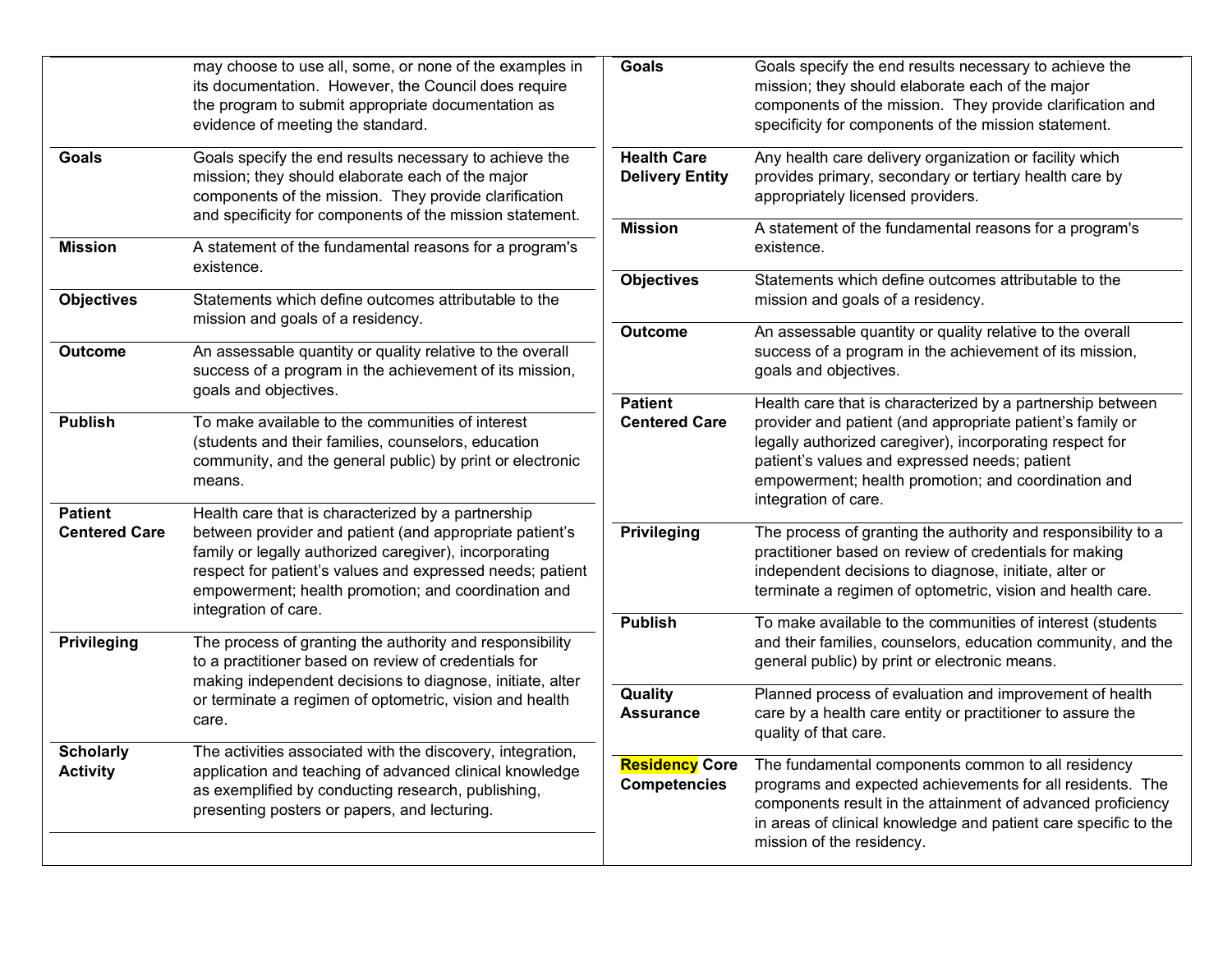| Quality<br><b>Assurance</b><br><b>Sponsor</b> | Planned process of evaluation and improvement of<br>health care by a health care entity or practitioner to<br>assure the quality of that care.<br>That school or college of optometry, hospital, health                                                                                                                                                                                | <b>Scholarly</b><br><b>Activity</b>                                                                                                                                                                                                                                                                                                                                                             | The activities associated with the discovery, integration,<br>application and teaching of advanced clinical knowledge as<br>exemplified by conducting research, publishing, presenting<br>posters or papers, and lecturing.                                                                                                                                                              |
|-----------------------------------------------|----------------------------------------------------------------------------------------------------------------------------------------------------------------------------------------------------------------------------------------------------------------------------------------------------------------------------------------------------------------------------------------|-------------------------------------------------------------------------------------------------------------------------------------------------------------------------------------------------------------------------------------------------------------------------------------------------------------------------------------------------------------------------------------------------|------------------------------------------------------------------------------------------------------------------------------------------------------------------------------------------------------------------------------------------------------------------------------------------------------------------------------------------------------------------------------------------|
|                                               | center, clinic or other health care delivery entity that<br>assumes the day-to-day responsibility for education of<br>the resident.                                                                                                                                                                                                                                                    | Sponsor                                                                                                                                                                                                                                                                                                                                                                                         | That school or college of optometry, hospital, health center,<br>clinic or other health care delivery entity that assumes the<br>day-to-day responsibility for education of the resident.                                                                                                                                                                                                |
| Supervisor/<br>Coordinator                    | The clinician who is directly responsible for the residency<br>program, especially the day-to-day clinical education of<br>the resident.                                                                                                                                                                                                                                               | <b>*NEW</b><br><b>Standard</b><br><b>Precautions</b>                                                                                                                                                                                                                                                                                                                                            | The minimum infection prevention measures that apply to all<br>patient care, regardless of suspected or confirmed infection<br>status of the patient, in any setting where healthcare is<br>delivered. These evidence-based practices are designed to<br>both protect healthcare personnel and prevent the spread of                                                                     |
|                                               |                                                                                                                                                                                                                                                                                                                                                                                        |                                                                                                                                                                                                                                                                                                                                                                                                 | infections among patients. Standard Precautions include: 1)<br>hand hygiene, 2) use of personal protective equipment (e.g.,<br>gloves, gowns, facemasks), depending on the anticipated<br>exposure, 3) respiratory hygiene and cough etiquette, 4)<br>safe injection practices, and 5) safe handling of potentially<br>contaminated equipment or surfaces in the patient<br>environment. |
|                                               |                                                                                                                                                                                                                                                                                                                                                                                        | Supervisor/<br>Coordinator                                                                                                                                                                                                                                                                                                                                                                      | The clinician who is directly responsible for the residency<br>program, especially the day-to-day clinical education of the<br>resident.                                                                                                                                                                                                                                                 |
|                                               |                                                                                                                                                                                                                                                                                                                                                                                        | <b>*NEW</b><br><b>Terminal</b><br><b>Degree</b>                                                                                                                                                                                                                                                                                                                                                 | The highest academic or professional degree in a given field<br>of study.                                                                                                                                                                                                                                                                                                                |
| <b>Definition</b>                             | An optometric residency is a post-doctoral educational program centered on<br>clinical training that results in the resident's attainment of advanced<br>competencies in eye, vision, and health care. Specific to the area of training,<br>the residency expands and builds on the entry-level competencies attained<br>through completion of the doctor of optometry degree program. | <b>Definition</b><br>An optometric residency is a post-doctoral educational program centered on<br>clinical training that results in the resident's attainment of advanced competencies<br>in eye, vision, and health care. Specific to the area of training, the residency<br>expands and builds on the competencies attained through completion of the doctor<br>of optometry degree program. |                                                                                                                                                                                                                                                                                                                                                                                          |
|                                               | Standard I: Mission, Goals, Objectives, Outcomes, and Program<br>Improvement                                                                                                                                                                                                                                                                                                           |                                                                                                                                                                                                                                                                                                                                                                                                 | Standard I: Mission, Goals, Objectives, Outcomes, and Program<br>Improvement                                                                                                                                                                                                                                                                                                             |
|                                               | 1.1 The residency must have a published mission statement that<br>describes the overall purpose $(s)$ of the program.                                                                                                                                                                                                                                                                  | 1.1 The residency must have a published mission statement that describes<br>the overall purpose(s) of the program.                                                                                                                                                                                                                                                                              |                                                                                                                                                                                                                                                                                                                                                                                          |
|                                               | <b>Examples of Evidence:</b>                                                                                                                                                                                                                                                                                                                                                           |                                                                                                                                                                                                                                                                                                                                                                                                 | <b>Examples of Evidence:</b>                                                                                                                                                                                                                                                                                                                                                             |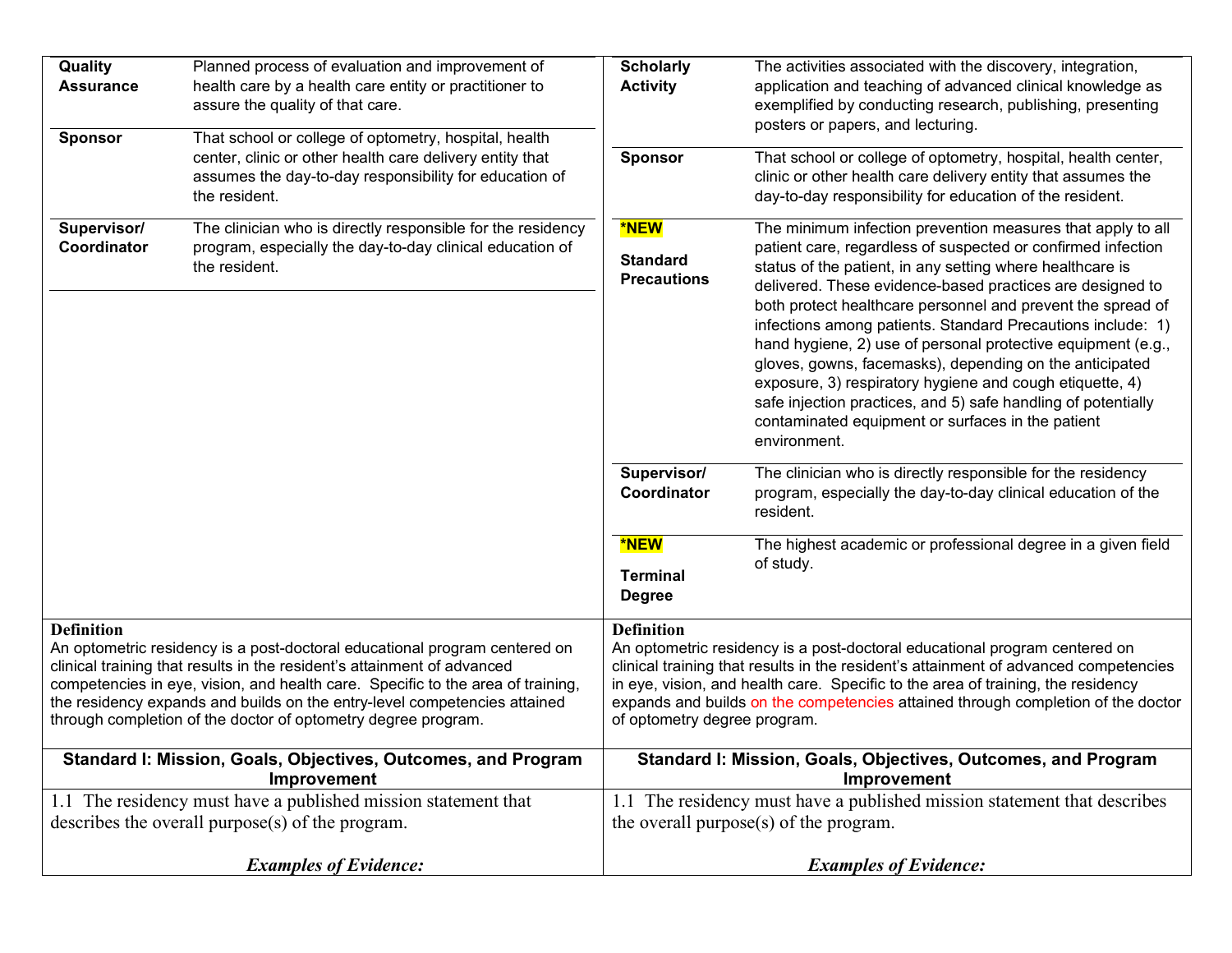| Program's mission statement<br>$\bullet$<br>Catalog, web site or brochure<br>$\bullet$                                                                                 | Program's mission statement<br>Catalog, web site or brochure                                                                                                                                              |
|------------------------------------------------------------------------------------------------------------------------------------------------------------------------|-----------------------------------------------------------------------------------------------------------------------------------------------------------------------------------------------------------|
| The residency must be centered on clinical training that<br>1.1.1<br>results in the resident's attainment of advanced<br>competencies in eye, vision, and health care. | The residency must be centered on clinical training that<br>1.1.1<br>results in the resident's attainment of advanced competencies<br>in eye, vision, and health care.                                    |
|                                                                                                                                                                        | *NEW*<br><b>INTENT:</b> The resident should spend a significant percentage of<br>time engaged in patient care activities that prepare the resident to<br>practice independently with advanced competency. |
| Specific goals must define the accomplishments necessary to<br>1.2<br>achieve the mission.                                                                             | 1.2 Specific goals must define the accomplishments necessary to achieve<br>the mission.                                                                                                                   |
| <b>Examples of evidence:</b>                                                                                                                                           | <b>Examples of evidence:</b>                                                                                                                                                                              |
| • Program goals                                                                                                                                                        | • Program goals                                                                                                                                                                                           |
| 1.3 One or more assessable objectives for each goal must specify how<br>that goal is to be met.                                                                        | 1.3 One or more assessable objectives for each goal must specify how that<br>goal is to be met.                                                                                                           |
| <b>Examples of evidence:</b>                                                                                                                                           | <b>Examples of evidence:</b>                                                                                                                                                                              |
| Program objective(s) for each goal                                                                                                                                     | • Program objective(s) for each goal                                                                                                                                                                      |
| 1.4 The residency must annually review the fulfillment of its objectives<br>to determine the degree to which it has attained its mission and<br>goals.                 | 1.4 The residency must annually review the fulfillment of its objectives to<br>determine the degree to which it has attained its mission and goals.                                                       |
| <b>Examples of evidence:</b><br>Description of review process                                                                                                          | *NEW*<br><b>INTENT:</b> The objectives must be assessed using quantitative<br>and/or qualitative measures.                                                                                                |
| Outcome measures used to assess<br>fulfillment of objectives                                                                                                           | <b>Examples of evidence:</b>                                                                                                                                                                              |
| Copy of most recent annual review (except<br>$\bullet$                                                                                                                 | Description of review process                                                                                                                                                                             |
| for programs seeking initial accreditation)                                                                                                                            | Outcome measures used to assess fulfillment                                                                                                                                                               |
|                                                                                                                                                                        | of objectives                                                                                                                                                                                             |
|                                                                                                                                                                        | Copy of most recent annual review (except for<br>programs seeking initial accreditation)                                                                                                                  |
| 1.5 The following evaluations must be completed in writing or<br>electronically:                                                                                       | 1.5 The following evaluations must be completed in writing or<br>electronically:                                                                                                                          |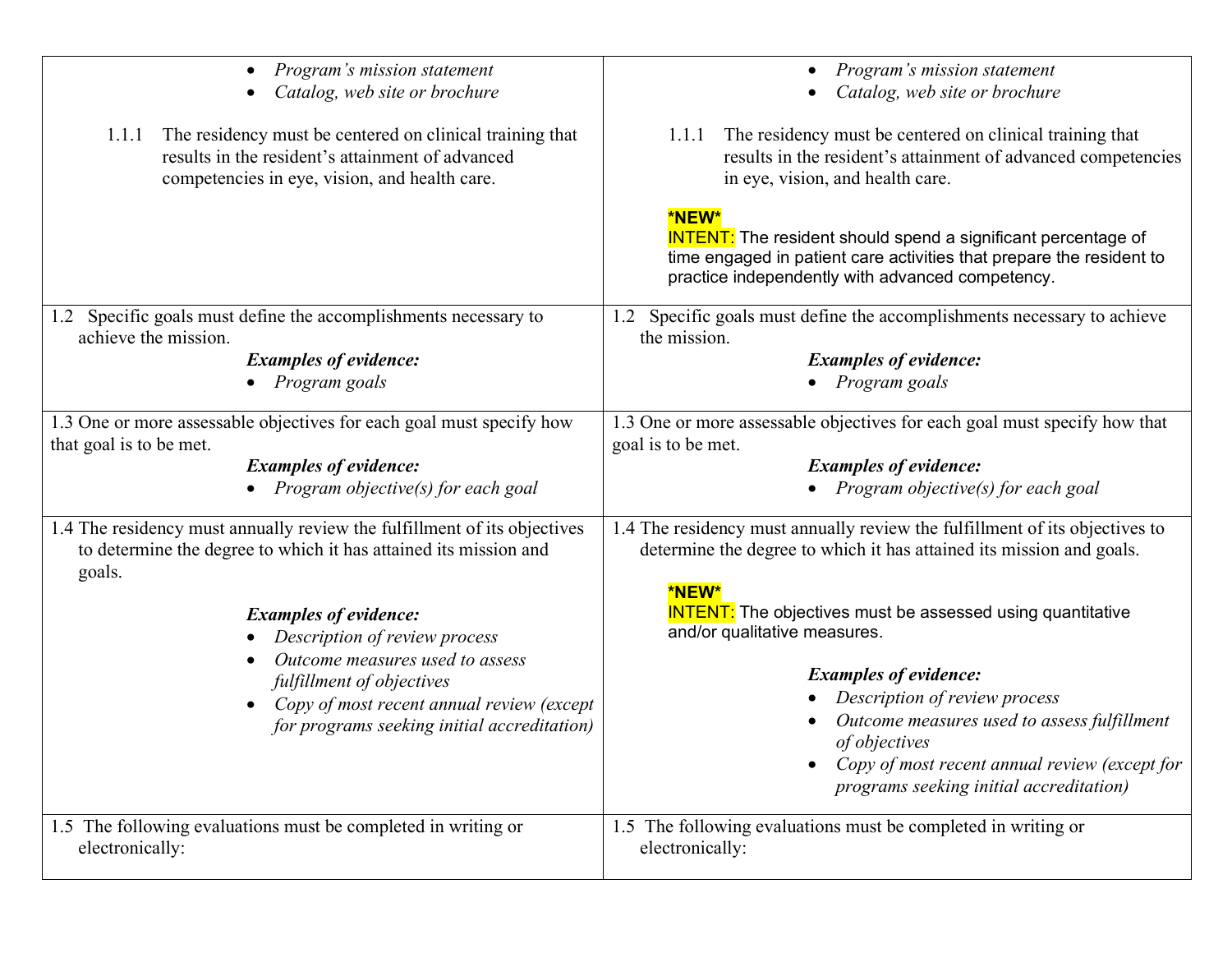| 1.5.1 The resident must evaluate the residency at least semi- |
|---------------------------------------------------------------|
| annually.                                                     |

## *Examples of evidence:*

- *Completed program evaluations*
- 1.5.2 The resident must evaluate the coordinator at least semiannually.

## *Examples of evidence:*

- *Completed evaluations of coordinator*
- 1.5.3 At least semi-annually, the resident must evaluate the faculty with whom the resident interacts at least weekly.

## *Examples of evidence:*

- *Completed faculty evaluations*
- 1.5.4 The resident must receive at least two interim and one final performance evaluations.

## *Examples of evidence:*

• *Completed resident evaluations*

1.5.1 The resident must evaluate the residency at least semi-annually.

### **\*NEW\***

**INTENT:** The intent is to provide the program with periodic feedback regarding the resident's perception of program quality.

## *Examples of evidence:*

- *Completed program evaluations*
- 1.5.2 The resident must evaluate the coordinator at least semiannually.

## *Examples of evidence:*

- *Completed evaluations of coordinator*
- 1.5.3 At least semi-annually, the resident must evaluate the core faculty members responsible for the resident's training.

## **\*NEW\***

**INTENT:** The resident must evaluate those faculty members considered to provide mentoring and oversight as related to accomplishment of the mission, goals, and objectives of the residency.

# *Examples of evidence:*

- *Completed faculty evaluations*
- 1.5.4 The resident must receive at least two interim and one final performance evaluations.

# *Examples of evidence:*

• *Completed resident evaluations*

|                                                                      | Completed resident evaluations                                       |  |
|----------------------------------------------------------------------|----------------------------------------------------------------------|--|
| 1.6 The residency must modify its program if indicated by the annual | 1.6 The residency must modify its program if indicated by the annual |  |
| review or its analysis of the evaluations.                           | review or its analysis of the evaluations.                           |  |
| <b>Examples of evidence:</b>                                         | <b>Examples of evidence:</b>                                         |  |
| • Analysis of program, faculty and resident                          | Analysis of program, faculty and resident                            |  |
| evaluations                                                          | evaluations                                                          |  |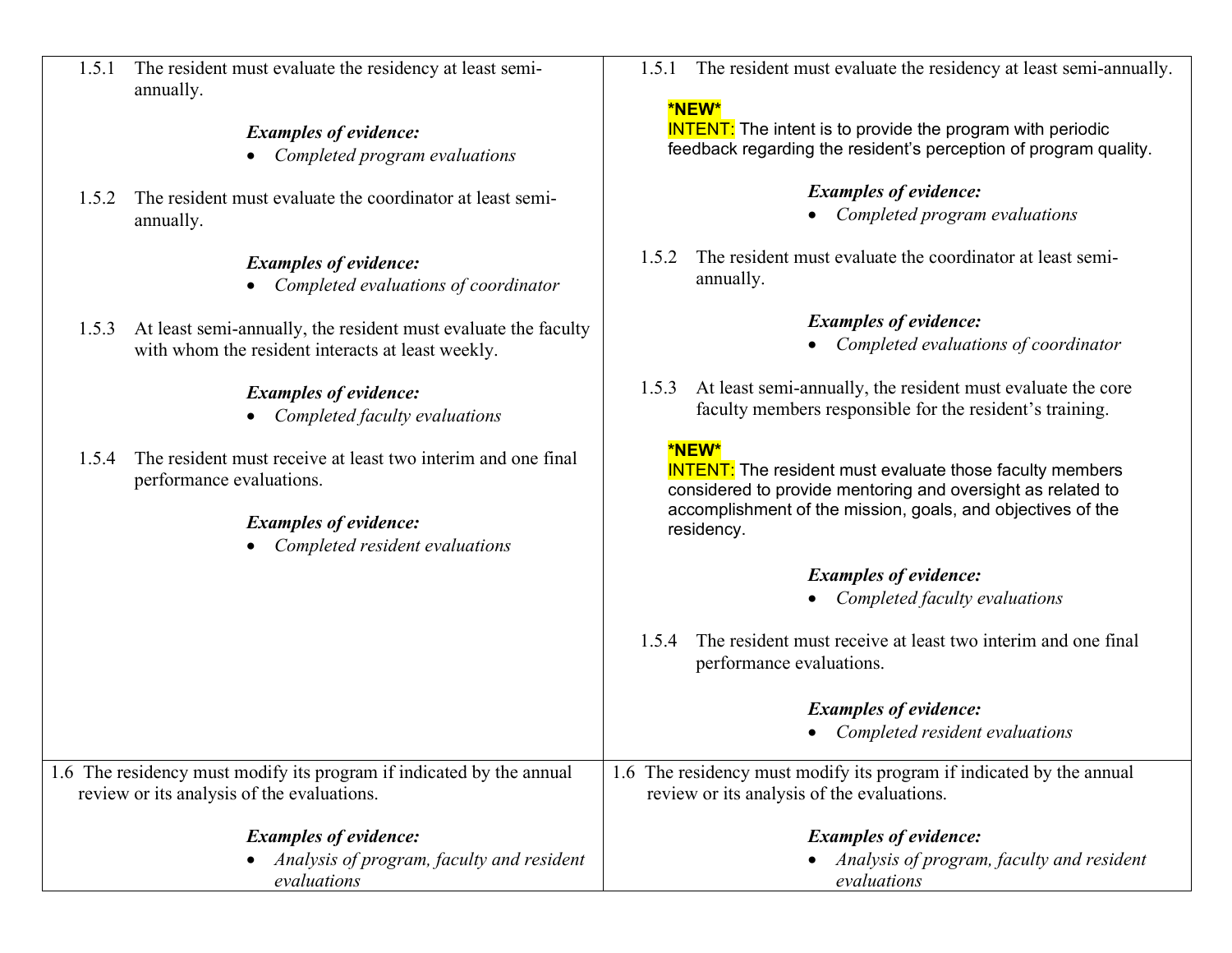| Analysis of outcome measures<br>Program improvement plans                                                                                                                                                                                                                                                                                                                                                                                                                                                                                                                                                                   | Analysis of outcome measures<br>Program improvement plans                                                                                                                                                                                                                                                                                                                                                                                                                                                                                                                                                                            |
|-----------------------------------------------------------------------------------------------------------------------------------------------------------------------------------------------------------------------------------------------------------------------------------------------------------------------------------------------------------------------------------------------------------------------------------------------------------------------------------------------------------------------------------------------------------------------------------------------------------------------------|--------------------------------------------------------------------------------------------------------------------------------------------------------------------------------------------------------------------------------------------------------------------------------------------------------------------------------------------------------------------------------------------------------------------------------------------------------------------------------------------------------------------------------------------------------------------------------------------------------------------------------------|
| 1.7 The residency must achieve at least a 70% completion rate within<br>the previous seven year period, or the ACOE will initiate an<br>appropriate review of the residency.                                                                                                                                                                                                                                                                                                                                                                                                                                                | 1.7 The residency must achieve at least a 70% completion rate within the<br>last eight years, or the ACOE will initiate an appropriate review of the<br>residency.                                                                                                                                                                                                                                                                                                                                                                                                                                                                   |
| <b>Examples of evidence:</b><br>Analysis of completion rate                                                                                                                                                                                                                                                                                                                                                                                                                                                                                                                                                                 | <b>*NEW*</b><br><b>INTENT:</b> While the Council recognizes that residents may<br>occasionally leave the program for personal reasons, the intent of<br>this standard is to ensure the appropriate quality of the program<br>and selection of qualified residents.                                                                                                                                                                                                                                                                                                                                                                   |
|                                                                                                                                                                                                                                                                                                                                                                                                                                                                                                                                                                                                                             | <b>Examples of evidence:</b><br>Analysis of completion rate                                                                                                                                                                                                                                                                                                                                                                                                                                                                                                                                                                          |
| 1.8 Within the previous seven year period, 70% of those who have<br>completed the residency must have worked in a clinical, education,<br>research or administrative setting within one year of completion of<br>the residency, or the ACOE will initiate an appropriate review of the<br>residency.<br><b>Examples of evidence:</b><br>Tabulation of career placement rates in<br>related fields of residents within one year<br>of completion<br>Listing of known reasons for non-<br>$\bullet$<br>placement of any residents who did not<br>work within one year of program<br>completion (i.e., personal choice, unable | 1.8 Within the last eight years, 70% of those who have completed the<br>residency must have worked in a clinical, education, research or<br>administrative setting within two years of completion of the residency,<br>or the ACOE will initiate an appropriate review of the residency.<br>*NEW*<br><b>INTENT:</b> The program must demonstrate that it appropriately<br>prepares the resident to successfully enter into a career utilizing the<br>skills attained from the residency.<br><b>Examples of evidence:</b><br>Tabulation of career placement rates in<br>related fields of residents within two years of<br>completion |
| to find work in desired area, health issues,<br>etc.                                                                                                                                                                                                                                                                                                                                                                                                                                                                                                                                                                        | Listing of known reasons for non-placement<br>of any residents who did not work within two<br>years of program completion (i.e., personal<br>choice, unable to find work in desired area,<br>health issues, etc.)                                                                                                                                                                                                                                                                                                                                                                                                                    |
| <b>Standard II: Curriculum</b>                                                                                                                                                                                                                                                                                                                                                                                                                                                                                                                                                                                              | <b>Standard II: Curriculum</b>                                                                                                                                                                                                                                                                                                                                                                                                                                                                                                                                                                                                       |
| 2.1 The residency must have a written curriculum that identifies and<br>describes the specific activities for the fulfillment of the clinical,                                                                                                                                                                                                                                                                                                                                                                                                                                                                              | <b>*REVISED*</b><br>2.1 The residency must have a written curriculum that includes structured                                                                                                                                                                                                                                                                                                                                                                                                                                                                                                                                        |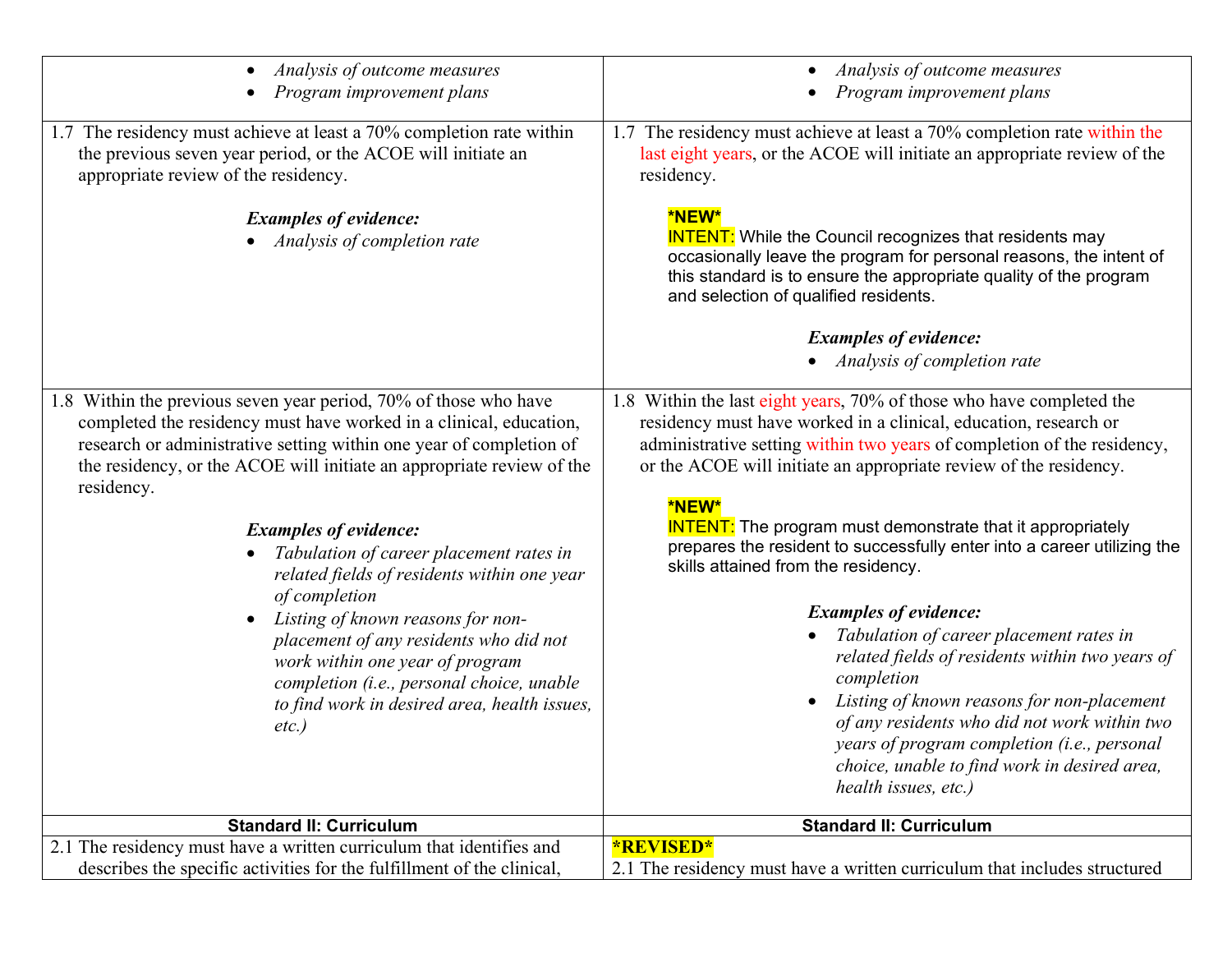| didactic and scholarly elements of the mission, goals, and objectives<br>of the program.                                                                                                                                                                                                                                          | clinical experiences, didactic components and scholarly activities, designed<br>to achieve the mission, goals, and objectives including training in advanced<br>competencies.                                                                                                                                            |
|-----------------------------------------------------------------------------------------------------------------------------------------------------------------------------------------------------------------------------------------------------------------------------------------------------------------------------------|--------------------------------------------------------------------------------------------------------------------------------------------------------------------------------------------------------------------------------------------------------------------------------------------------------------------------|
| <b>Examples of evidence:</b><br>Written curriculum description<br>Typical weekly schedule of the resident<br>List of clinical activities<br>$\bullet$<br>List of didactic activities<br>List of scholarly activities<br>The term of the residency must be equivalent to a<br>2.1.1<br>minimum of 12 months of full-time training. | <b>Examples of evidence:</b><br>Written curriculum description<br>Typical weekly schedule of the resident<br>Description of clinical, didactic and scholarly<br>activities<br>List of advanced competencies<br>The term of the residency must be equivalent to a minimum<br>2.1.1<br>of 12 months of full-time training. |
| 2.2. The resident's involvement in patient care must fulfill the<br>residency's mission, goals and objectives and lead to an advanced level<br>of competence.                                                                                                                                                                     | 2.2. The resident's involvement in patient care must fulfill the residency's<br>mission, goals and objectives and develop an advanced level of clinical<br>competence.                                                                                                                                                   |
| 2.2.1 The residency must maintain a record of the resident's<br>patient encounters that includes diagnoses, and the level of the<br>resident's involvement (direct, precepting or observational.)                                                                                                                                 | 2.2.1 The residency must maintain an accurate record of the<br>resident's patient encounters that includes diagnoses, and whether<br>each patient encounter was direct, precepting or observational.                                                                                                                     |
| <b>Examples of evidence:</b><br>A record of the resident's patient<br>$\bullet$<br>encounters that includes diagnoses, and<br>the level of the resident's involvement<br>(direct, precepting, or observational)<br>Summary or analysis of ICD or CPT<br>codes                                                                     | <b>Examples of evidence:</b><br>A record of the resident's patient encounters<br>that includes diagnoses, and the level of the<br>resident's involvement (direct, precepting, or<br><i>observational</i> )<br>Summary or analysis of ICD and/or CPT<br>codes                                                             |
| 2.3 The residency must follow a written supervision policy that affords<br>the resident progressively increasing responsibility based upon<br>demonstrated clinical competence.                                                                                                                                                   | 2.3 The residency must follow a written supervision policy that affords the<br>resident progressively increasing responsibility based upon demonstrated<br>clinical competence.                                                                                                                                          |
| <b>Examples of evidence:</b><br>Written supervision policy<br>Records of assessment of resident for<br>determining levels of supervision                                                                                                                                                                                          | <b>*NEW*</b><br><b>INTENT:</b> The intent of the supervision policy is to ensure<br>appropriate educational oversight of the resident throughout the<br>program's duration. The policy serves as a guide to the faculty to<br>assess the resident's level of attainment of advanced clinical                             |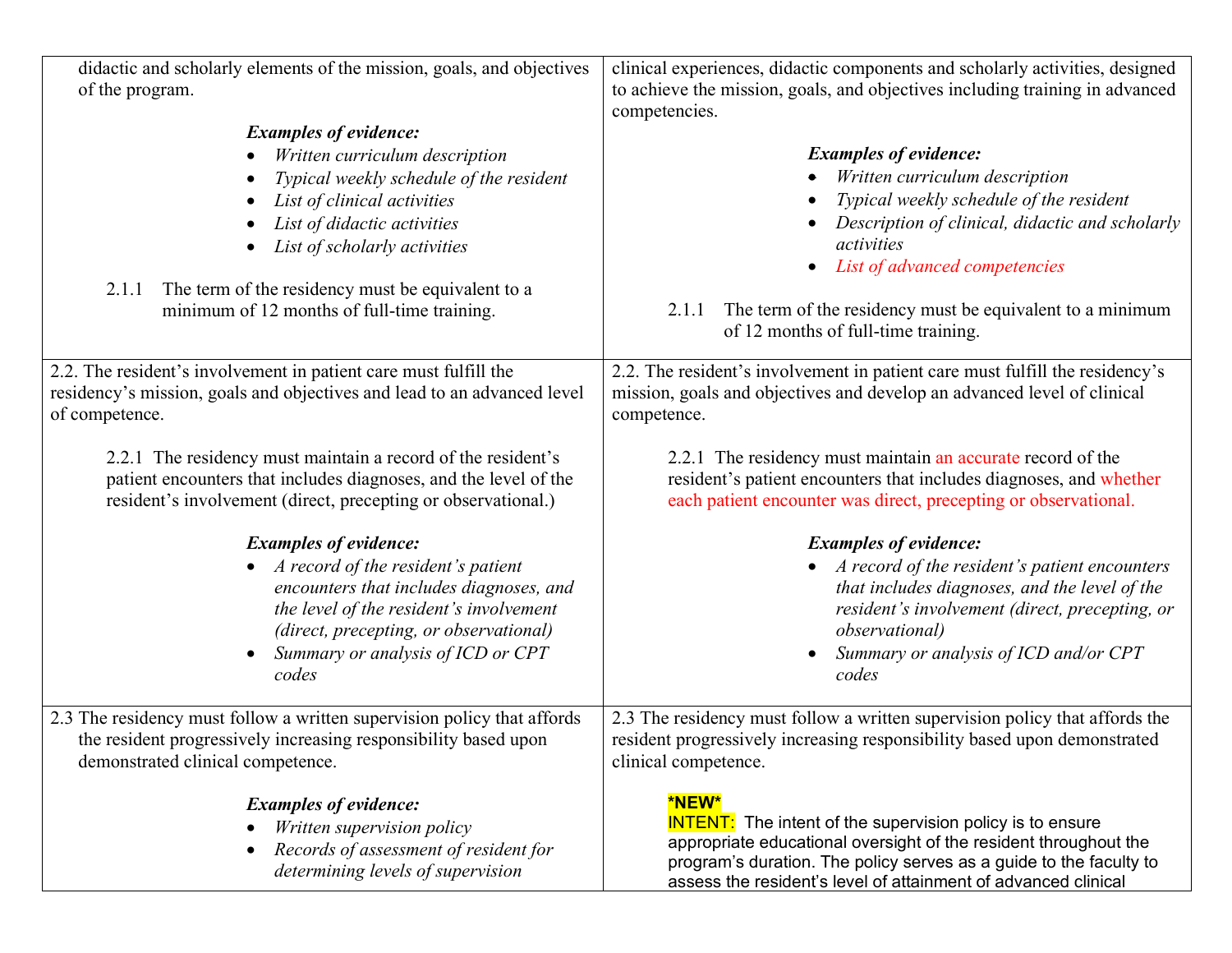|                                                                                                      | competencies, and as a guide to the residents regarding their<br>current level of clinical responsibility.<br><b>Examples of evidence:</b><br><b>VHA National Handbook Resident</b><br><b>Supervision Policy</b><br>Program Affiliate or Program Sponsor<br><b>Supervision Policy</b><br>Records of assessment of resident for<br>determining levels of supervision |
|------------------------------------------------------------------------------------------------------|---------------------------------------------------------------------------------------------------------------------------------------------------------------------------------------------------------------------------------------------------------------------------------------------------------------------------------------------------------------------|
| 2.4 The residency must specify in the curriculum the specific                                        | 2.4 The curriculum must specify the knowledge, skills and behaviors                                                                                                                                                                                                                                                                                                 |
| knowledge, skills and behaviors needed to attain core competencies                                   | required for the resident to attain the advanced competencies indicated                                                                                                                                                                                                                                                                                             |
| and must require the resident to attain core competencies specific to                                | in the program's mission, goals and objectives. At a minimum, the                                                                                                                                                                                                                                                                                                   |
| the program's mission. At a minimum, the resident must attain the                                    | resident must attain the core competencies specified in standards 2.4.1                                                                                                                                                                                                                                                                                             |
| core competencies specified in standards 2.4.1 through 2.4.6 below.                                  | through 2.4.6 below.                                                                                                                                                                                                                                                                                                                                                |
| <b>Examples of evidence:</b><br>Curriculum<br>2.4.1 The resident must be able to diagnose and manage | *NEW*<br><b>INTENT:</b> The intent of Standard 2.4 is to ensure the residency<br>provides clinical, didactic and scholarly activities that will develop<br>advanced clinical competence, effective communication skills, and<br>lifelong learning skills.                                                                                                           |
| conditions that include complex, subtle or infrequently                                              | <b>Examples of evidence:</b>                                                                                                                                                                                                                                                                                                                                        |
| seen visual disorders and clinical presentations by using                                            | Written curriculum made available to the                                                                                                                                                                                                                                                                                                                            |
| advanced diagnostic and treatment modalities when                                                    | resident                                                                                                                                                                                                                                                                                                                                                            |
| indicated.                                                                                           | List of advanced competencies                                                                                                                                                                                                                                                                                                                                       |
| <b>Examples of evidence:</b>                                                                         | 2.4.1 The resident must be able to diagnose and manage complex,                                                                                                                                                                                                                                                                                                     |
| Record of resident's patient encounters                                                              | subtle or infrequently seen visual disorders and clinical                                                                                                                                                                                                                                                                                                           |
| Summary or analysis of ICD or CPT                                                                    | presentations by using standard of care diagnostic and                                                                                                                                                                                                                                                                                                              |
| codes                                                                                                | treatment modalities.                                                                                                                                                                                                                                                                                                                                               |
| 2.4.2 The resident must be able to provide patient-centered care                                     | <b>Examples of evidence:</b>                                                                                                                                                                                                                                                                                                                                        |
| for those with complex conditions through patient                                                    | Record of resident's patient encounters                                                                                                                                                                                                                                                                                                                             |
| education, communication, and shared decision making                                                 | Summary or analysis of ICD and/or CPT                                                                                                                                                                                                                                                                                                                               |
| with the patient.                                                                                    | codes to discern the complexity of patient                                                                                                                                                                                                                                                                                                                          |
| <b>Examples of evidence:</b><br>Evaluations of the resident                                          | care provided by the resident                                                                                                                                                                                                                                                                                                                                       |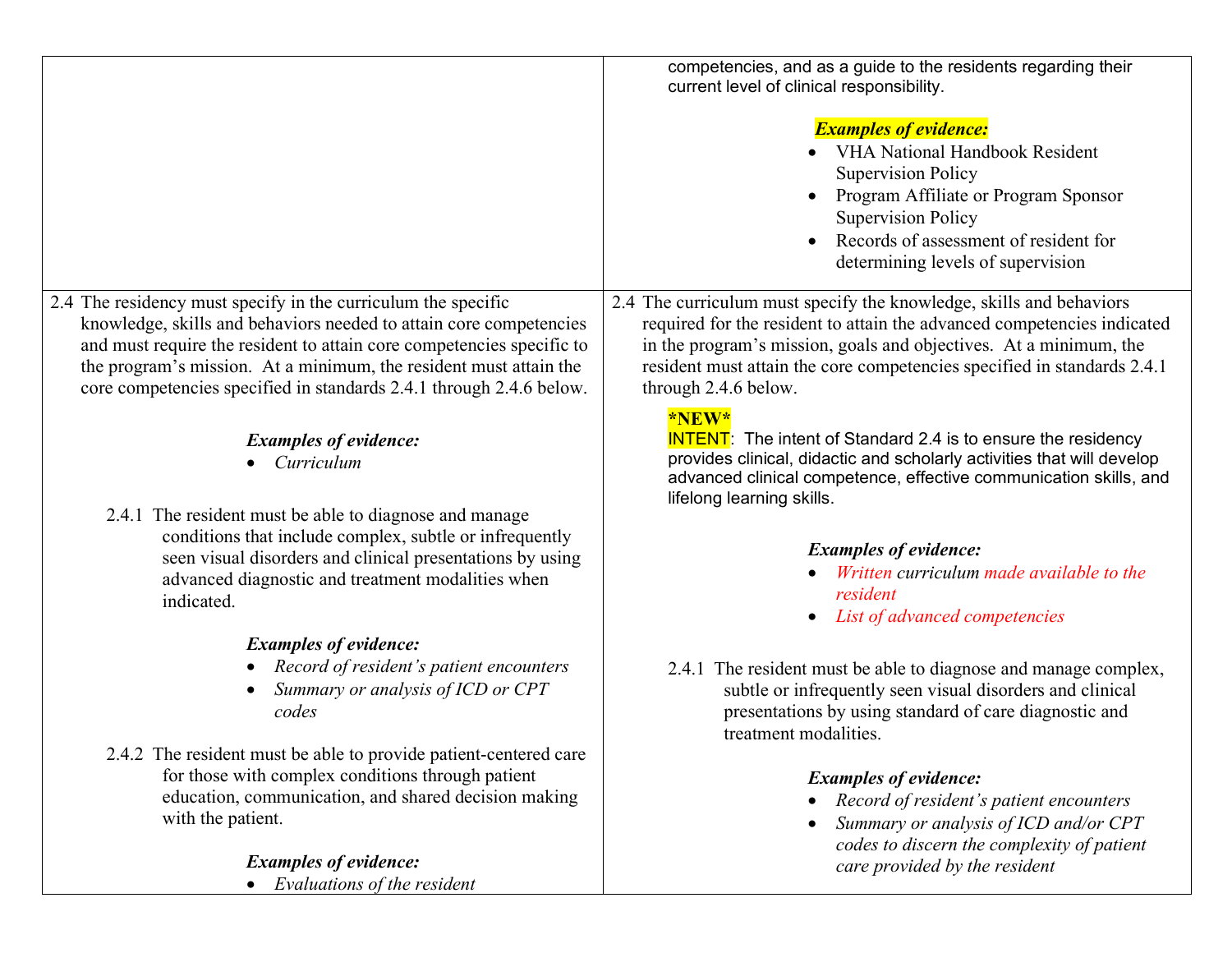#### • *Patient records*

2.4.3 The resident must function effectively within interprofessional environments, must demonstrate understanding of the role of other professionals and must be able to communicate and collaborate with other professionals to assure that appropriate resources are utilized for well coordinated patient care.

#### *Examples of evidence:*

- *Evaluations of resident*
- *Interdisciplinary rotations*
- *Consult and referral requests*
- *Consult and referral responses*
- *Record of multidisciplinary activities*
- *Evaluation and treatment reports to other professionals*
- 2.4.4 The resident must be able to continuously improve patient care through self-assessment and quality assurance.

#### *Examples of evidence:*

- *Quality assurance activities involving residents*
- *Evaluations of resident*
- 2.4.5 The resident must master, apply, and advance the resident's knowledge by analyzing the best current scientific information and integrating this knowledge into patient care through evidence-based clinical decision making.

## *Examples of evidence:*

- *Journal club schedule*
- *Reading list*
- *Evaluations of resident*

#### • *Patient records*

2.4.2 The resident must provide patient-centered care for those with complex conditions through culturally competent patient education, communication, and shared decision making with the patient.

## *Examples of evidence:*

- *Evaluations of the resident*
- *Patient records*
- *Surveys completed by patients*
- 2.4.3 The resident must demonstrate an understanding of the role of interprofessional healthcare and must communicate and collaborate with other professionals to assure that appropriate resources are utilized for well coordinated patient care.

## *Examples of evidence:*

- *Evaluations of resident*
- *Interdisciplinary rotations*
- *Consult and referral requests*
- *Consult and referral responses*
- *Record of multidisciplinary activities*
- *Record of interprofessional education activities*
- *Evaluation and treatment reports to other professionals*
- 2.4.4 The resident must be able to improve patient care through self-assessment and documented quality assurance activities.

## *Examples of evidence:*

- *Quality assurance activities involving residents*
- *Evaluations of resident*
- *Feedback from review of resident's charts*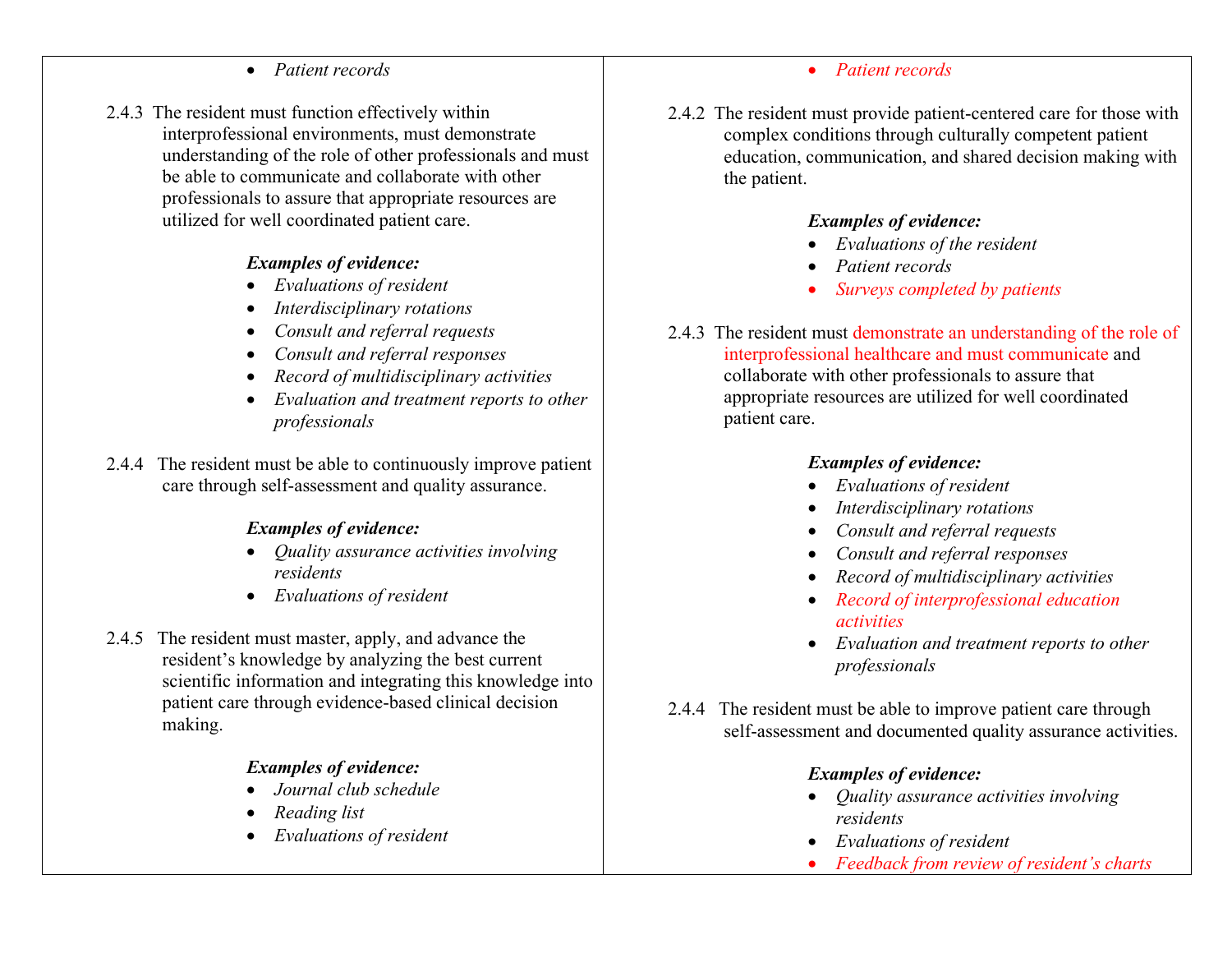| 2.4.6 The resident must promote and disseminate knowledge              | <b>Chart reviews</b>                                                     |
|------------------------------------------------------------------------|--------------------------------------------------------------------------|
| through scholarly activities, such as lectures,                        |                                                                          |
| presentations, publications, posters, or research.                     | <b>*REVISED:</b>                                                         |
|                                                                        | 2.4.5 The resident must research and analyze current scientific          |
| <b>Examples of evidence:</b>                                           | information and integrate this knowledge into patient care               |
| Record of scholarly activities undertaken<br>by individual resident(s) | through evidence-based clinical decision making.                         |
|                                                                        | <b>Examples of evidence:</b>                                             |
|                                                                        | Journal club schedule                                                    |
|                                                                        | Reading list                                                             |
|                                                                        | Evaluations of resident                                                  |
|                                                                        | 2.4.6 The resident must promote and disseminate knowledge                |
|                                                                        | through scholarly activities, such as lectures, presentations,           |
|                                                                        | publications, posters, or research.                                      |
|                                                                        | <b>Examples of evidence:</b>                                             |
|                                                                        | • Record of scholarly activities undertaken by                           |
|                                                                        | $individual$ resident $(s)$                                              |
| 2.5 The curriculum must include didactic activities, such as attending | 2.5 The curriculum must include didactic activities, such as attending   |
| lectures, case conferences, continuing education courses, and/or       | lectures, case conferences, continuing education courses, and/or grand   |
| grand rounds.                                                          | rounds.                                                                  |
| <b>Examples of evidence:</b>                                           | <b>Examples of evidence:</b>                                             |
| Record of didactic activities undertaken                               | Record of didactic activities undertaken by                              |
| by individual resident(s)                                              | $individual$ resident $(s)$                                              |
|                                                                        |                                                                          |
| <b>Standard III: Administration</b>                                    | <b>Standard III: Administration</b>                                      |
| 3.1 A school or college of optometry accredited by the Accreditation   | 3.1 A school or college of optometry accredited by the Accreditation     |
| Council on Optometric Education must be the program sponsor or         | Council on Optometric Education must be the program sponsor or the       |
| the affiliate (by written agreement) to provide educational direction  | affiliate (by written agreement) to provide educational direction to the |
| to the residency.                                                      | residency.                                                               |
| <b>Examples of evidence:</b>                                           | <b>Examples of evidence:</b>                                             |
| Written agreement between sponsor and                                  | Written agreement between sponsor and                                    |
| affiliate (if applicable)                                              | affiliate (if applicable)                                                |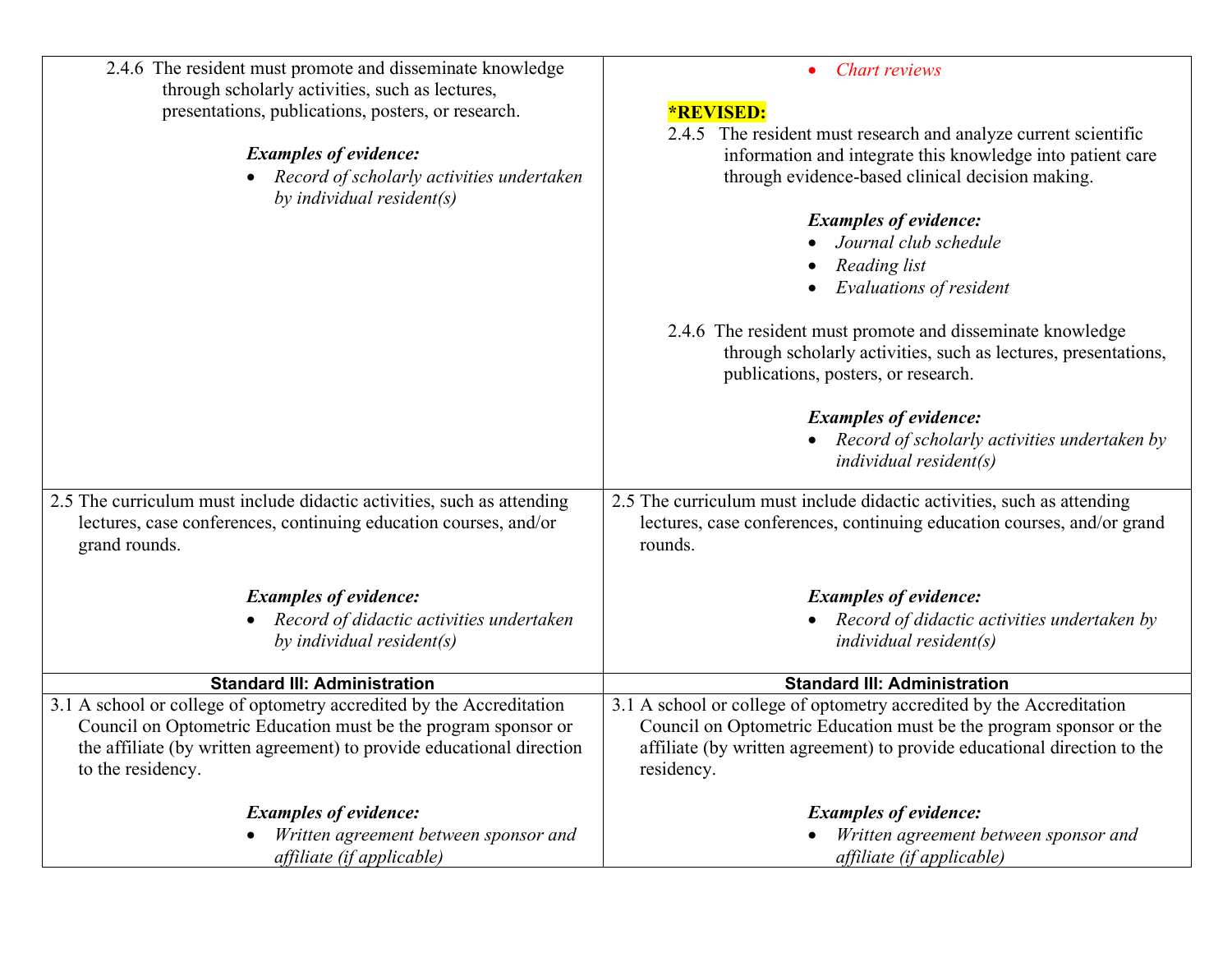| Records of communication between                                                                                                                                                                                                                                                                       | Records of communication between sponsor                                                                                                                                                                                                                                                                                                                                                                                                                    |
|--------------------------------------------------------------------------------------------------------------------------------------------------------------------------------------------------------------------------------------------------------------------------------------------------------|-------------------------------------------------------------------------------------------------------------------------------------------------------------------------------------------------------------------------------------------------------------------------------------------------------------------------------------------------------------------------------------------------------------------------------------------------------------|
| $\bullet$                                                                                                                                                                                                                                                                                              | $\bullet$                                                                                                                                                                                                                                                                                                                                                                                                                                                   |
| sponsor and affiliate such as emails,                                                                                                                                                                                                                                                                  | and affiliate such as emails, meeting agenda                                                                                                                                                                                                                                                                                                                                                                                                                |
| meeting agenda or minutes                                                                                                                                                                                                                                                                              | or minutes                                                                                                                                                                                                                                                                                                                                                                                                                                                  |
| 3.2 The organizational structures and administration of the affiliate and                                                                                                                                                                                                                              | <b>*REVISED:</b>                                                                                                                                                                                                                                                                                                                                                                                                                                            |
| the sponsor must enable professional autonomy in the delivery of                                                                                                                                                                                                                                       | 3.2 The administration of the affiliate and the sponsor must enable                                                                                                                                                                                                                                                                                                                                                                                         |
| optometric services and resident education commensurate with the                                                                                                                                                                                                                                       | professional autonomy in the delivery of optometric services and                                                                                                                                                                                                                                                                                                                                                                                            |
| evolving scope of optometric practice and in accordance with the                                                                                                                                                                                                                                       | resident education commensurate with the evolving scope of optometric                                                                                                                                                                                                                                                                                                                                                                                       |
| mission, goals, and objectives of the residency.                                                                                                                                                                                                                                                       | practice and in accordance with the mission, goals, and objectives of the                                                                                                                                                                                                                                                                                                                                                                                   |
| <b>Examples of evidence:</b>                                                                                                                                                                                                                                                                           | residency.                                                                                                                                                                                                                                                                                                                                                                                                                                                  |
| Clinical privileging documents<br>Clinical practice protocols of sponsor<br>The affiliate's organizational chart as it<br>relates to the resident (if applicable)<br>The sponsor's organizational chart as it<br>relates to the residency                                                              | <b>Examples of evidence:</b><br>Clinical privileging documents<br>Clinical practice protocols of sponsor<br>The affiliate's organizational chart as it<br>relates to the resident (if applicable)<br>The sponsor's organizational chart as it<br>relates to the residency                                                                                                                                                                                   |
| 3.3 The school or college of optometry must have a director of residency                                                                                                                                                                                                                               | 3.3 The school or college of optometry must have a director of residency                                                                                                                                                                                                                                                                                                                                                                                    |
| programs who provides effective educational and administrative                                                                                                                                                                                                                                         | programs who provides effective educational and administrative                                                                                                                                                                                                                                                                                                                                                                                              |
| guidance to the program, who is qualified to provide this guidance,                                                                                                                                                                                                                                    | guidance to the program, who is qualified to provide this guidance, and                                                                                                                                                                                                                                                                                                                                                                                     |
| and who is allocated adequate time to perform this duty.                                                                                                                                                                                                                                               | who is allocated adequate time to perform this duty.                                                                                                                                                                                                                                                                                                                                                                                                        |
| <b>Examples of evidence:</b><br>Curriculum vitae of the director of<br>$\bullet$<br>residency programs<br>Weekly schedule of the director of<br>$\bullet$<br>residency programs<br>Records of communication between<br>$\bullet$<br>sponsor and affiliate such as emails,<br>meeting agenda or minutes | *NEW:<br>3.3.1 The director of residency programs must have at a minimum<br>the following qualifications: O. D. degree from an accredited school<br>or college of optometry or its foreign equivalent and experience in<br>residency education.<br>INTENT: The intent of this standard is to ensure that the director of<br>residency programs has thorough administrative and educational<br>knowledge to provide guidance and oversight to the residency. |
|                                                                                                                                                                                                                                                                                                        | <b>Examples of evidence:</b><br>Curriculum vitae of the director of residency<br>programs                                                                                                                                                                                                                                                                                                                                                                   |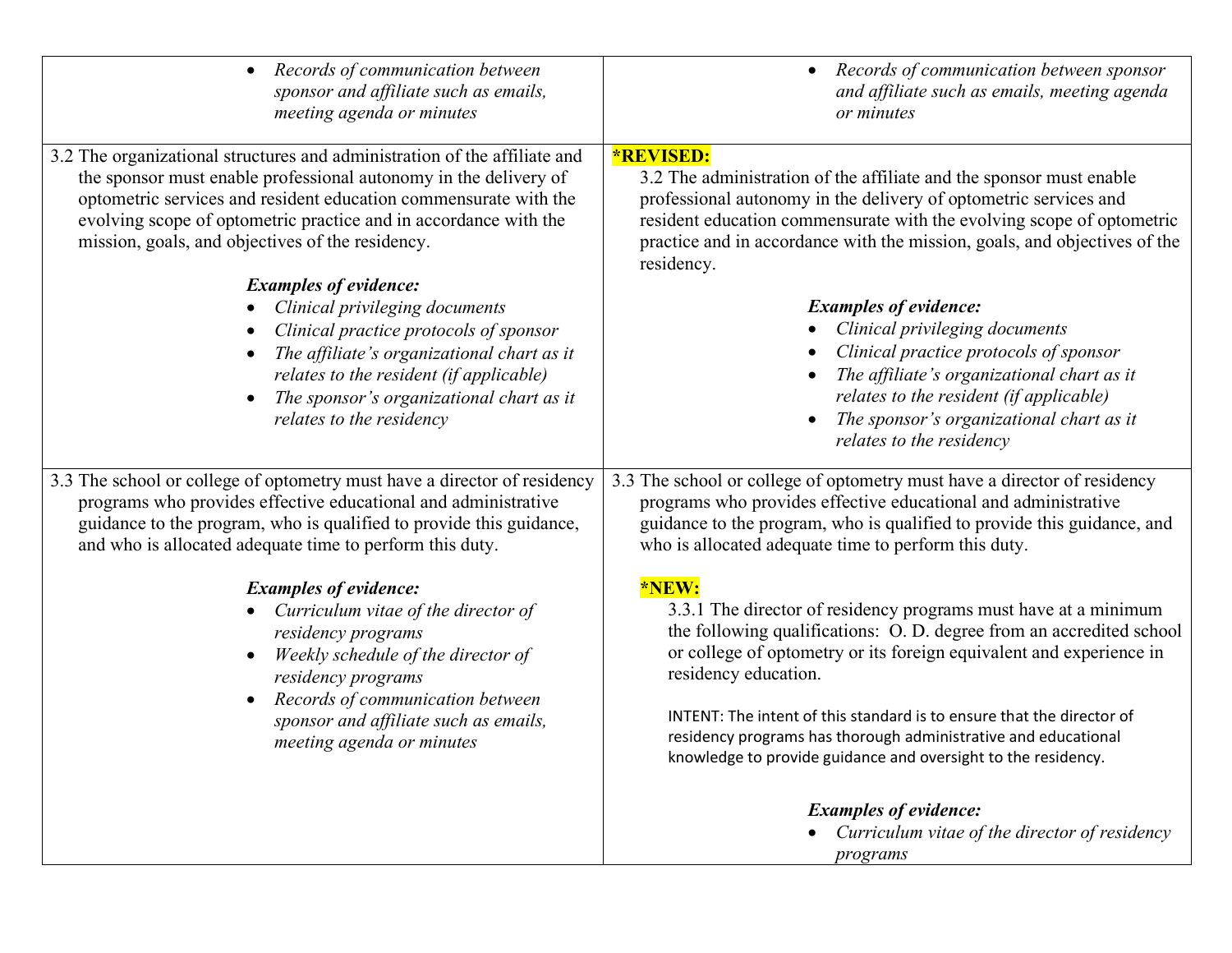|                                                                                                                                                                           | Weekly schedule of the director of residency<br>programs<br>Records of communication between sponsor<br>and affiliate such as emails, meeting agenda<br>or minutes                                                                                         |
|---------------------------------------------------------------------------------------------------------------------------------------------------------------------------|------------------------------------------------------------------------------------------------------------------------------------------------------------------------------------------------------------------------------------------------------------|
| 3.4 The residency must have a coordinator who is responsible for<br>program administration and whose time dedicated to the residency is<br>adequate to perform this duty. | 3.4 The residency must have a coordinator/supervisor who is responsible<br>for program administration and whose dedicated time is adequate to<br>perform this duty.                                                                                        |
| <b>Examples of evidence:</b><br>Curriculum vitae of the program<br>coordinator<br>Weekly schedule of the program<br>$\bullet$<br>coordinator                              | <b>Examples of evidence:</b><br>Curriculum vitae of the program<br>coordinator/supervisor<br>Weekly schedule of the program<br>coordinator/supervisor                                                                                                      |
| The coordinator must be available to the resident for<br>3.4.1<br>administrative issues.                                                                                  | The coordinator/supervisor must be available to the resident<br>3.4.1<br>for administrative issues.                                                                                                                                                        |
| The coordinator must hold a faculty appointment at the<br>3.4.2<br>affiliated school or college of optometry.                                                             | The coordinator/supervisor must hold a faculty appointment<br>3.4.2<br>at the affiliated school or college of optometry.                                                                                                                                   |
| <b>Examples of evidence:</b><br>Documentation of faculty appointment                                                                                                      | <b>Examples of evidence:</b><br>Documentation of faculty appointment                                                                                                                                                                                       |
|                                                                                                                                                                           | <b>*NEW: Moved from former 4.1.2</b>                                                                                                                                                                                                                       |
|                                                                                                                                                                           | The coordinator/supervisor must hold a doctoral degree in a<br>3.4.3<br>clinical discipline, and either have completed an accredited<br>residency plus one year of clinical experience or have<br>obtained a minimum of five years of clinical experience. |
|                                                                                                                                                                           | INTENT: The intent of this standard is to ensure that the<br>coordinator/supervisor has clinical, scholarly and educational<br>experience to administer appropriate residency education.                                                                   |
|                                                                                                                                                                           | <b>Examples of evidence:</b><br>• Curriculum vitae for program<br>coordinator/supervisor                                                                                                                                                                   |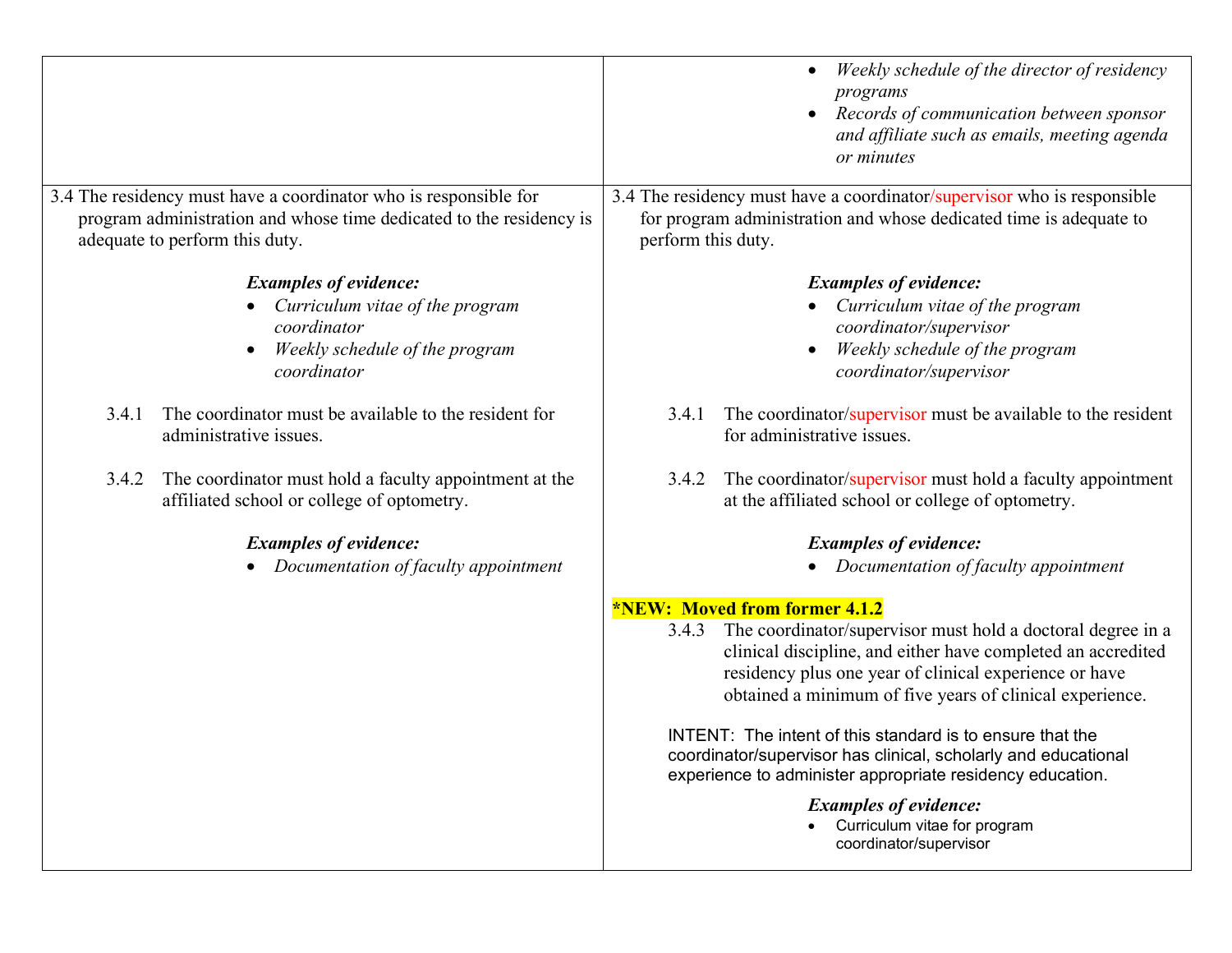| 3.5 The residency must participate in a clinical quality assurance                                                                                                                  | 3.5 The sponsor must participate in a clinical quality assurance process                                                                                                                                                                                                |
|-------------------------------------------------------------------------------------------------------------------------------------------------------------------------------------|-------------------------------------------------------------------------------------------------------------------------------------------------------------------------------------------------------------------------------------------------------------------------|
| process.                                                                                                                                                                            | involving the residency.                                                                                                                                                                                                                                                |
| <b>Examples of evidence:</b>                                                                                                                                                        | *NEW:                                                                                                                                                                                                                                                                   |
| Records of clinical quality assurance                                                                                                                                               | <b>INTENT</b> : The intent of this standard is to ensure appropriate quality                                                                                                                                                                                            |
| process                                                                                                                                                                             | of care provided by <b>both</b> the resident and residency faculty.                                                                                                                                                                                                     |
|                                                                                                                                                                                     | <b>Examples of evidence:</b><br>Internal/external ongoing peer review<br><b>Chart review</b>                                                                                                                                                                            |
| 3.6 The residency must establish and adhere to its requirements for                                                                                                                 | 3.6 The residency must establish and adhere to its requirements for                                                                                                                                                                                                     |
| program completion.                                                                                                                                                                 | program completion.                                                                                                                                                                                                                                                     |
| <b>Examples of evidence:</b><br>Listing of program completion<br>requirements<br>Program completion statistics<br>Annual review                                                     | <b>Examples of evidence:</b><br>Listing of program completion requirements<br>Program completion statistics<br>Annual review                                                                                                                                            |
| 3.7 The residency must provide the resident's professional liability                                                                                                                | 3.7 The residency must provide the resident's professional liability                                                                                                                                                                                                    |
| protection at all educational sites.                                                                                                                                                | protection at all educational sites.                                                                                                                                                                                                                                    |
| <b>Examples of evidence:</b><br>Certificate of insurance<br>Federal Tort Claims Act for U.S.<br>Government-sponsored programs, with<br>accompanying MOU's for external<br>rotations | <b>Examples of evidence:</b><br>Certificate of malpractice insurance<br>Statement of coverage through the Federal<br>Tort Claims Act <b>*revised*</b><br>MOU or other evidence specifying resident<br>liability coverage for any external rotations<br><i>*revised*</i> |
| <b>Standard IV: Faculty</b>                                                                                                                                                         | <b>Standard IV: Faculty</b>                                                                                                                                                                                                                                             |
| 4.1 The coordinator and other faculty of the residency must have the                                                                                                                | 4.1 The residency faculty must have the qualifications to educate and train                                                                                                                                                                                             |
| qualifications to educate and train the resident in accordance with                                                                                                                 | the resident in accordance with the mission, goals, and objectives of the                                                                                                                                                                                               |
| the mission, goals, and objectives of the residency.                                                                                                                                | residency.                                                                                                                                                                                                                                                              |
| The coordinator and other faculty of the residency must                                                                                                                             | <b>*Revised:</b>                                                                                                                                                                                                                                                        |
| 4.1.1                                                                                                                                                                               | Each faculty member of the residency must hold a                                                                                                                                                                                                                        |
| hold a doctoral level degree in a clinical discipline or                                                                                                                            | 4.1.1                                                                                                                                                                                                                                                                   |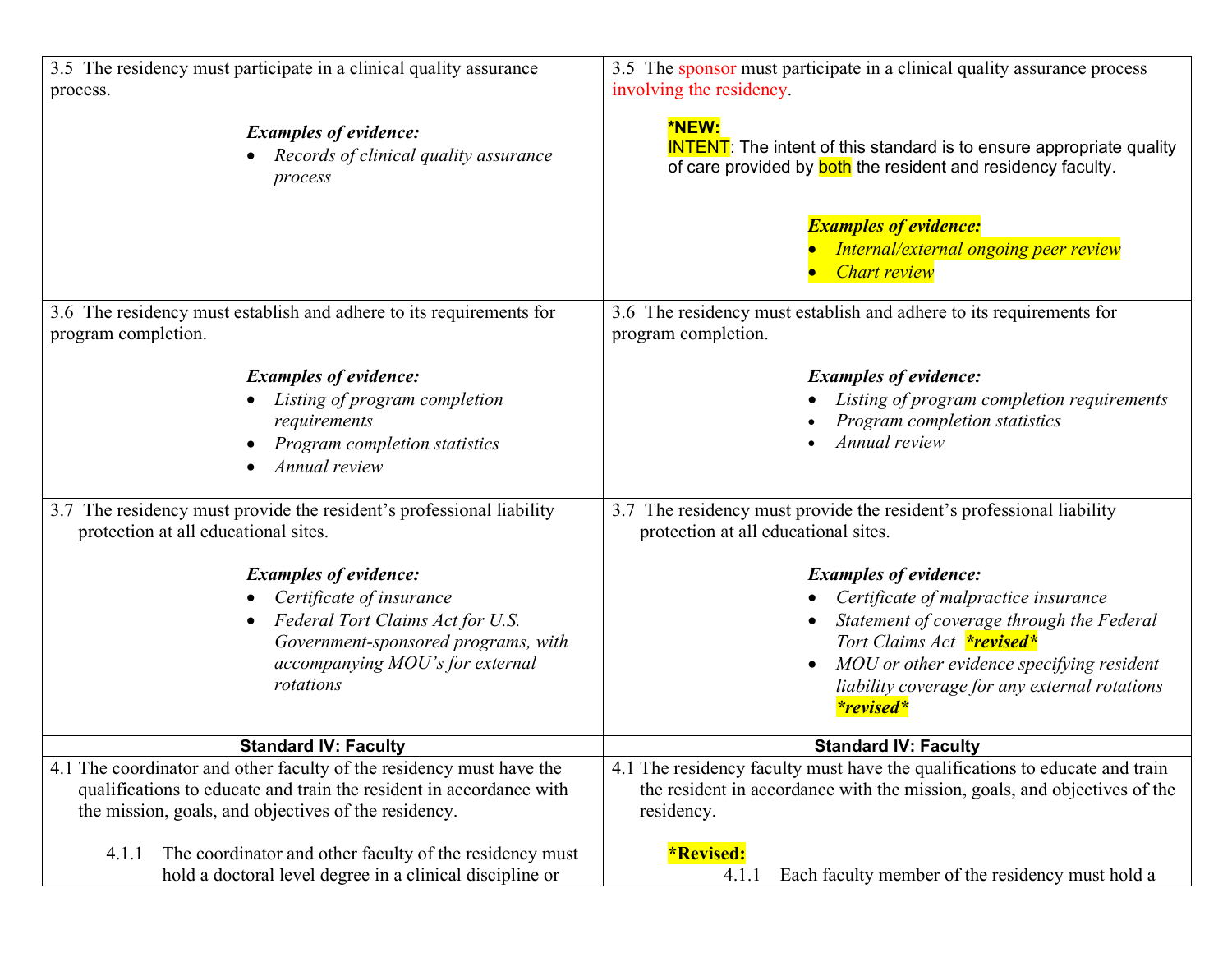| hold the appropriate terminal degree for the subject area<br>taught.                                                                                                                                                        | doctoral level degree in a clinical discipline or hold the<br>appropriate terminal degree for the subject area taught.                                                                                          |
|-----------------------------------------------------------------------------------------------------------------------------------------------------------------------------------------------------------------------------|-----------------------------------------------------------------------------------------------------------------------------------------------------------------------------------------------------------------|
| The coordinator must either have completed an<br>4.1.2<br>accredited residency plus one year of clinical experience<br>or have obtained a minimum of five years of clinical<br>experience.                                  | <b>Examples of evidence:</b><br>• Curriculum vitae or abbreviated biographical<br>sketch for each faculty member responsible<br>for the resident's training                                                     |
| <b>Examples of evidence:</b><br>Curriculum vitae for program coordinator<br>Curriculum vitae or abbreviated<br>biographical sketch for each faculty<br>member with whom the resident interacts<br>at least weekly           |                                                                                                                                                                                                                 |
| 4.2 The coordinator and other faculty must have the professional<br>autonomy and the authority to provide clinical care to train the<br>resident in accordance with the mission, goals, and objectives of the<br>residency. | 4.2 The faculty must have the professional autonomy and the authority to<br>provide clinical care to train the resident in accordance with the mission,<br>goals, and objectives of the residency.              |
|                                                                                                                                                                                                                             | <b>Examples of evidence:</b>                                                                                                                                                                                    |
|                                                                                                                                                                                                                             |                                                                                                                                                                                                                 |
| <b>Examples of evidence:</b><br>Clinical care authorization (e.g., clinical<br>privileges document)                                                                                                                         | Clinical privileges document                                                                                                                                                                                    |
| 4.3 The coordinator and other faculty must have sufficient time to                                                                                                                                                          | 4.3 The faculty must have sufficient time to educate and train the resident.                                                                                                                                    |
| educate and train the resident.<br><b>Examples of evidence:</b><br>Each faculty's weekly schedule as is<br>applicable to the residency program                                                                              | *NEW*<br><b>INTENT:</b> Faculty must be available for consultation, supervision,<br>and teaching during patient care activities as well as involved in the<br>didactic and scholarly components of the program. |
|                                                                                                                                                                                                                             | <b>Examples of evidence:</b>                                                                                                                                                                                    |
|                                                                                                                                                                                                                             | Each faculty's weekly schedule as is<br>applicable to the residency program                                                                                                                                     |
| <b>Standard V: Residents</b>                                                                                                                                                                                                | <b>Standard V: Residents</b>                                                                                                                                                                                    |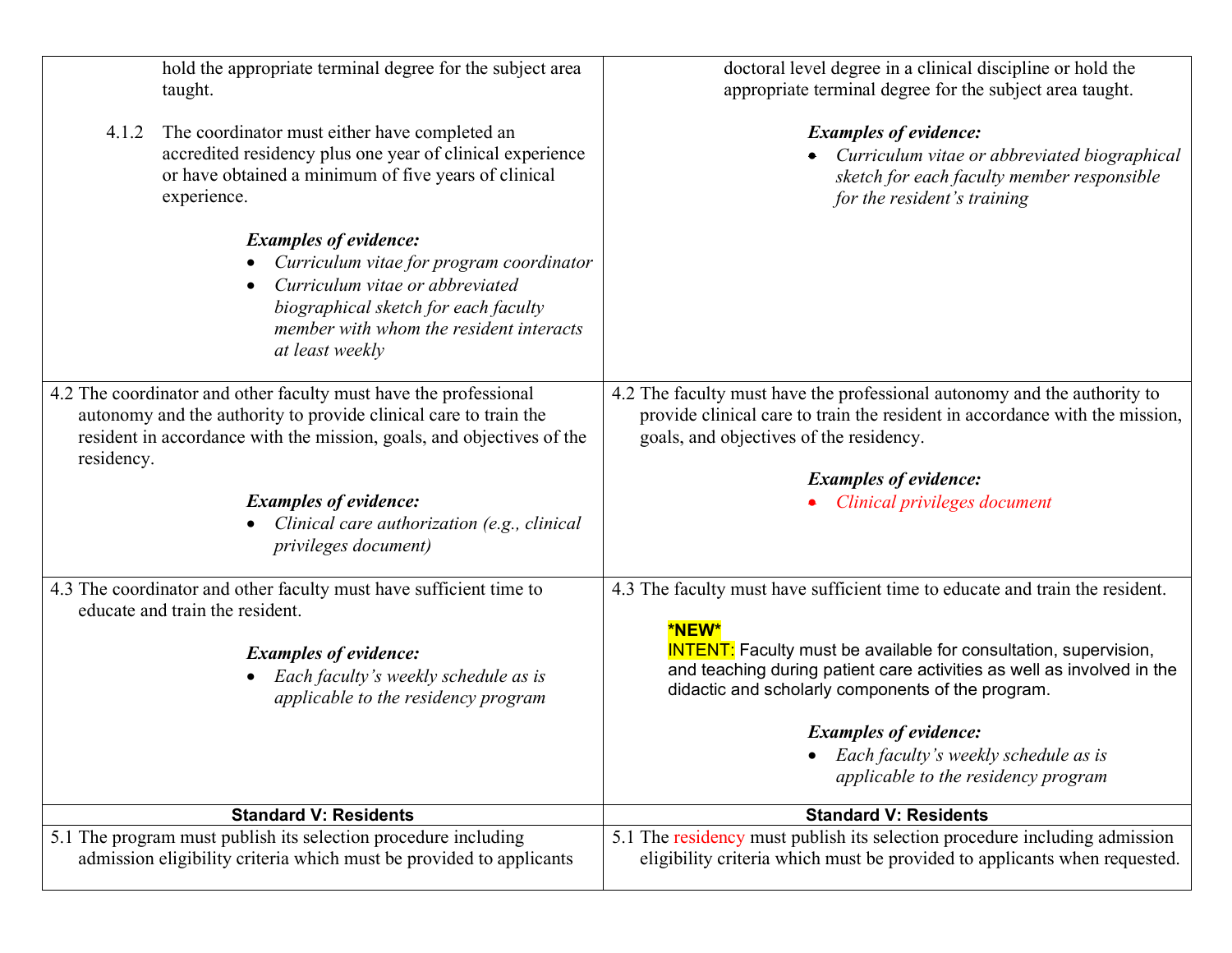| when requested. |                                                                                                                                                                                                                               | 5.1.1        | Admissions eligibility criteria must include the requirement                                                                                                                                                    |
|-----------------|-------------------------------------------------------------------------------------------------------------------------------------------------------------------------------------------------------------------------------|--------------|-----------------------------------------------------------------------------------------------------------------------------------------------------------------------------------------------------------------|
| 5.1.1           | Admissions eligibility criteria must include the<br>requirement that prior to matriculation applicants must<br>have attained the Doctor of Optometry (O.D.) degree<br>from a school or college of optometry accredited by the |              | that prior to matriculation applicants must have attained the<br>Doctor of Optometry (O.D.) degree from a school or college<br>of optometry accredited by the Accreditation Council on<br>Optometric Education. |
|                 | Accreditation Council on Optometric Education.                                                                                                                                                                                | 5.1.2        | Non-discrimination policies must be followed in selecting<br>residents.                                                                                                                                         |
|                 | 5.1.2 Non-discrimination policies must be followed in                                                                                                                                                                         |              |                                                                                                                                                                                                                 |
|                 | selecting residents.                                                                                                                                                                                                          | 5.1.3        | The residency's publications, advertising and resident<br>recruitment materials and activities must present an accurate                                                                                         |
| 5.1.3           | The residency's publications, advertising and resident                                                                                                                                                                        |              | representation of the residency.                                                                                                                                                                                |
|                 | recruitment materials and activities must present an                                                                                                                                                                          |              |                                                                                                                                                                                                                 |
|                 | accurate representation of the program.                                                                                                                                                                                       | <b>*NEW*</b> |                                                                                                                                                                                                                 |
|                 |                                                                                                                                                                                                                               |              | <b>INTENT:</b> All programmatic materials should be in agreement with                                                                                                                                           |
|                 | <b>Examples of evidence:</b>                                                                                                                                                                                                  |              | other publicly available documents, whether available electronically                                                                                                                                            |
|                 | Selection procedure                                                                                                                                                                                                           | or in print. |                                                                                                                                                                                                                 |
|                 | Admissions eligibility criteria<br>$\bullet$                                                                                                                                                                                  |              |                                                                                                                                                                                                                 |
|                 | Application                                                                                                                                                                                                                   |              | <b>Examples of evidence:</b>                                                                                                                                                                                    |
|                 | Recruitment advertisements/brochures                                                                                                                                                                                          |              | Selection procedure                                                                                                                                                                                             |
|                 |                                                                                                                                                                                                                               |              | Admissions eligibility criteria                                                                                                                                                                                 |
|                 |                                                                                                                                                                                                                               |              | Application                                                                                                                                                                                                     |
|                 |                                                                                                                                                                                                                               |              | Recruitment advertisements/brochures                                                                                                                                                                            |
|                 | 5.2 The residency must publish its policies regarding the following:                                                                                                                                                          |              | 5.2 The residency must publish its policies regarding the following:                                                                                                                                            |
| 5.2.1           | Duration of the resident's training program,                                                                                                                                                                                  |              | 5.2.1 Duration of the training program,                                                                                                                                                                         |
| 5.2.2           | Expected weekly hours of resident's attendance including                                                                                                                                                                      | 5.2.2        | Expected weekly hours of resident's attendance including                                                                                                                                                        |
|                 | on-call duties (if any),                                                                                                                                                                                                      |              | on-call duties (if any),                                                                                                                                                                                        |
| 5.2.3           | Resident's compensation, which cannot be contingent                                                                                                                                                                           | 5.2.3        | Resident's compensation, which cannot be contingent upon                                                                                                                                                        |
|                 | upon productivity of the resident,                                                                                                                                                                                            |              | productivity of the resident,                                                                                                                                                                                   |
|                 | 5.2.4 Resident's health, professional and leave benefits,                                                                                                                                                                     |              | 5.2.4 Resident's health, professional and leave benefits,                                                                                                                                                       |
| 5.2.5           | Resident's professional liability protection for both                                                                                                                                                                         |              | 5.2.5 Resident's professional liability protection for both internal                                                                                                                                            |
|                 | internal and external clinical settings,                                                                                                                                                                                      |              | and external clinical settings,                                                                                                                                                                                 |
| 5.2.6           | Requirements for residency completion and awarding of                                                                                                                                                                         |              | 5.2.6 Requirements for residency completion and awarding of                                                                                                                                                     |
|                 | certificate.                                                                                                                                                                                                                  |              | certificate.                                                                                                                                                                                                    |
|                 |                                                                                                                                                                                                                               |              |                                                                                                                                                                                                                 |
|                 | <b>Examples of evidence:</b>                                                                                                                                                                                                  |              | <b>Examples of evidence:</b>                                                                                                                                                                                    |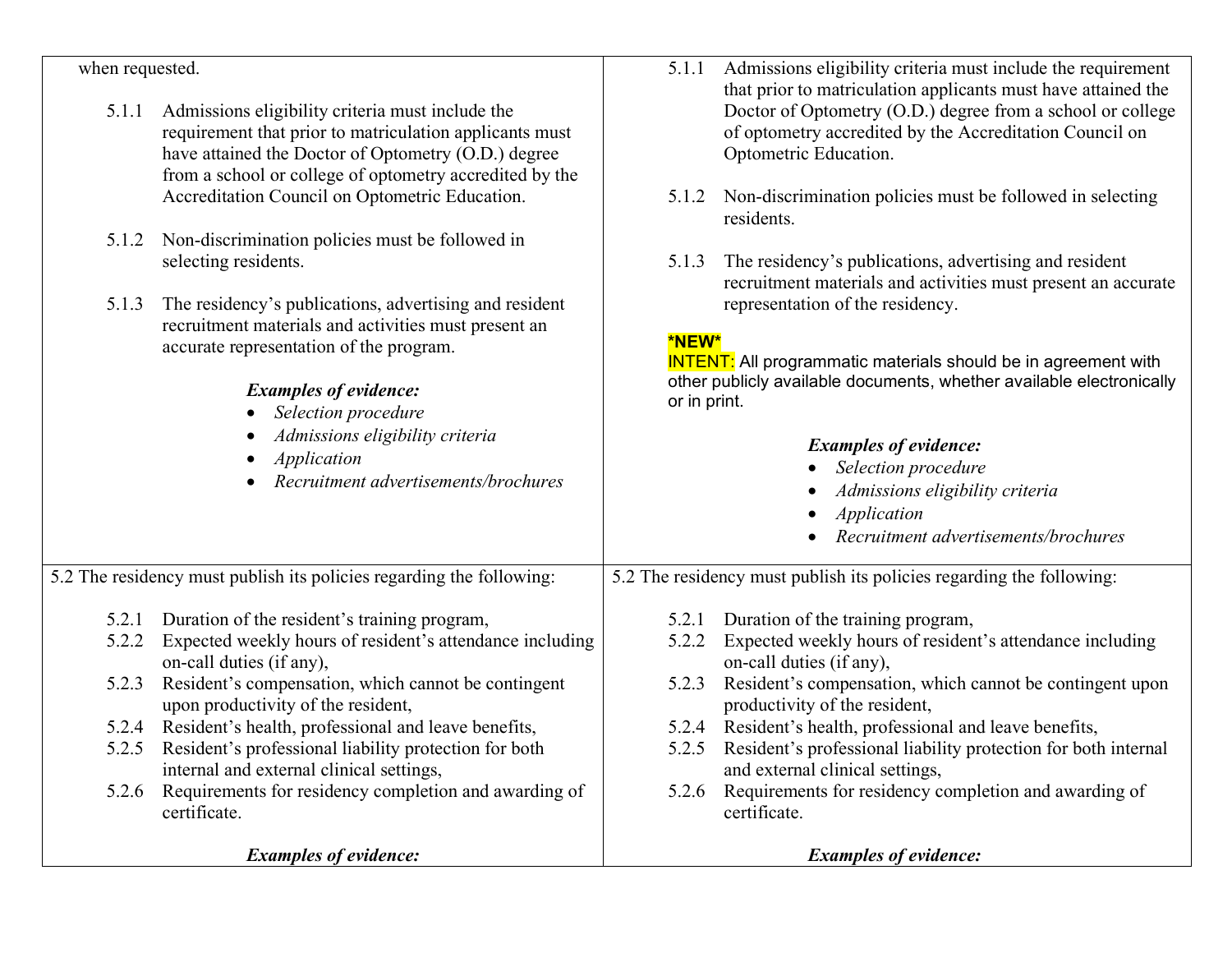| Documents and/or policies addressing the<br>$\bullet$<br>above items provided to applicants                                                               | • Documents and/or policies addressing the<br>above items provided to applicants                                                                                                                                       |
|-----------------------------------------------------------------------------------------------------------------------------------------------------------|------------------------------------------------------------------------------------------------------------------------------------------------------------------------------------------------------------------------|
| 5.3 The resident's orientation to the program must include written<br>information on:                                                                     | <b>*REVISED*</b><br>5.3 The resident's orientation must include written information on:                                                                                                                                |
| Clinical practice protocols,<br>5.3.1<br>Infection control,<br>5.3.2<br>Supervision policy,<br>5.3.3<br>Facility safety policies,<br>5.3.4                | <b>*NEW*</b><br><b>INTENT:</b> The intent of this standard is to ensure that the resident<br>receives and has available for future reference the print or<br>electronic orientation materials.                         |
| Counseling, remediation, and dismissal of the resident,<br>5.3.5<br>Receiving, adjudicating, and resolving resident<br>5.3.6<br>complaints or grievances, | Clinical practice protocols consistent with ophthalmic<br>5.3.1<br>professional standards,                                                                                                                             |
| Due process provided to the resident on adverse<br>5.3.7<br>decisions,                                                                                    | Supervision policy,<br>5.3.2<br>Standard precautions for infection control,<br>5.3.3                                                                                                                                   |
| The program's academic calendar, including the<br>5.3.8<br>program's start date, end date and significant deadlines<br>for program requirements,          | *NEW*<br><b>INTENT:</b> The intent of this standard is that the resident understands<br>standard precautions to prevent the transmission of infection.                                                                 |
| Criteria used to assess resident performance.<br>5.3.9                                                                                                    | Facility safety policies,<br>5.3.4                                                                                                                                                                                     |
| <b>Examples of evidence:</b><br>Orientation plan<br>Documents and/or policies addressing the                                                              | Privacy and confidentiality policies,<br>5.3.5<br>Counseling, remediation, and dismissal of the resident,<br>5.3.6                                                                                                     |
| above provided to resident                                                                                                                                | Receiving, adjudicating, and resolving resident complaints or<br>5.3.7<br>grievances,                                                                                                                                  |
|                                                                                                                                                           | 5.3.8 Due process provided to the resident on adverse decisions,<br>The residency's academic calendar, including the program's<br>5.3.9<br>start date, end date and significant deadlines for program<br>requirements, |
|                                                                                                                                                           | 5.3.10 Criteria used to assess resident performance.                                                                                                                                                                   |
|                                                                                                                                                           | <b>Examples of evidence:</b>                                                                                                                                                                                           |
|                                                                                                                                                           | • Orientation plan<br>Documents and/or policies addressing the<br>above provided to resident                                                                                                                           |
| 5.4 The residency must maintain records of receiving, adjudicating<br>and resolving resident complaints.                                                  | 5.4 The residency must maintain records of receiving, adjudicating and<br>resolving resident complaints.                                                                                                               |